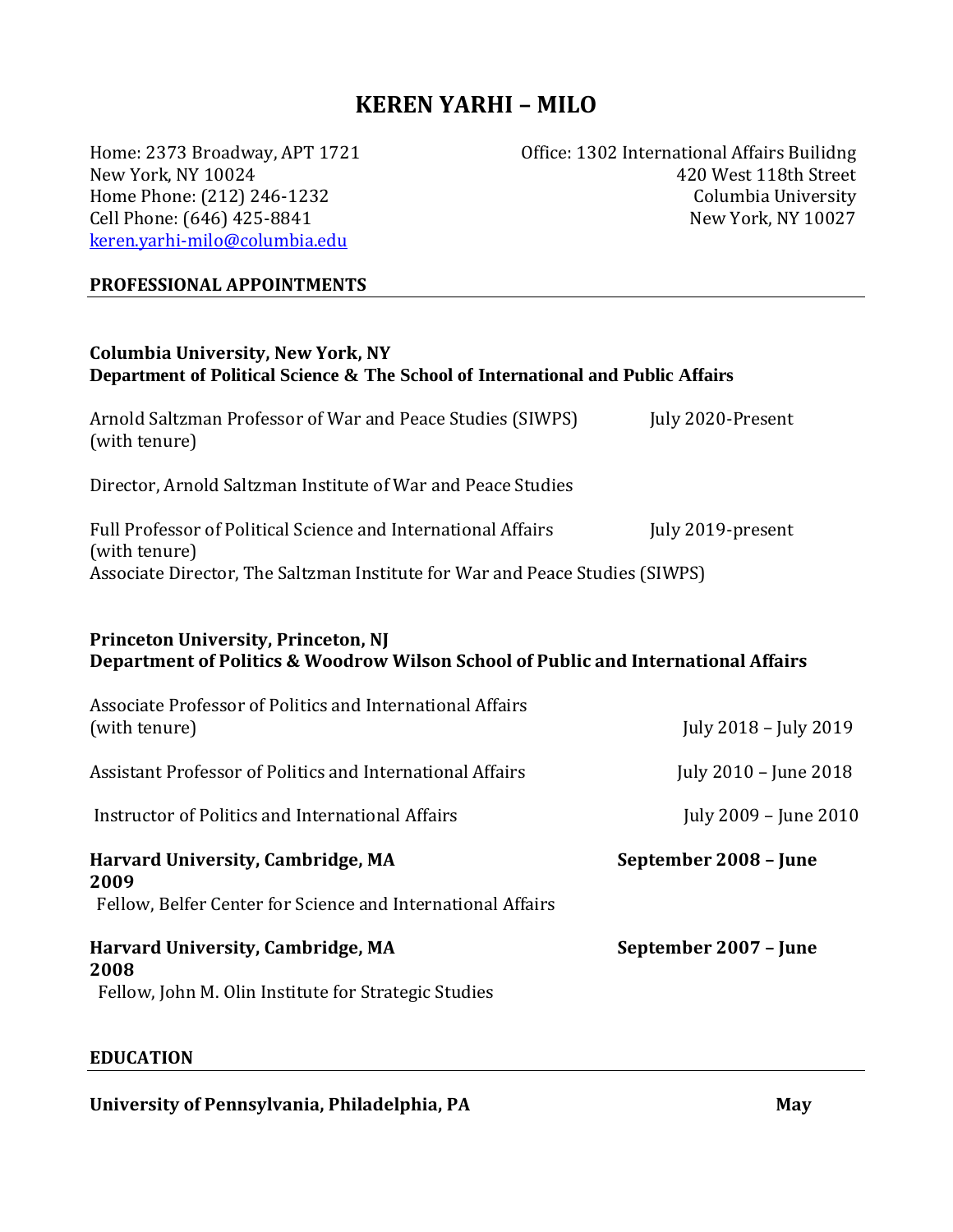## **2010**

Ph.D. Department of Political Science, Graduate School of Arts and Sciences (with distinction)

- Dissertation Title: "Knowing Thy Adversary: Assessments of Intentions in International Politics" (Committee: Avery Goldstein, Daryl Press, Edward Mansfield, Ian Lustick, and Robert Jervis)
	- *Winner of the 2010 Kenneth Waltz Dissertation Award awarded by the International Security and Arms Control Section of the American Political Science Association "in recognition of the best doctoral dissertation in the field of international security and arms control."*

## **Columbia University, New York, NY January 2001-May 2003**

 B.A., *summa cum laude, Phi Beta Kappa,* and with distinction from the Department of Political Science

## **PUBLICATIONS: BOOKS**

### *Who Fights for Reputation? The Psychology of Leaders in International Conflict* **(Princeton University Press 2018)**

- Winner of the 2019 Best Book Award on Foreign Policy, American Political Science Association
- Winner of the 2020 Biennial Best Book Award on Foreign Policy, International Studies Association
- Reviewed in (selected): *Journal of Politics; Perspectives on Politics; Political Psychology; H-Diplo Roundtable.*

### *Knowing The Adversary: Leaders, Intelligence, and Assessments of the Adversary's Intentions* **(Princeton University Press 2014)**

- Winner of the 2016 Furniss Best Book Award in International Security
- Winner of the 2016 Best Book Award, Diplomatic Studies Section, International Studies Association
- Reviewed in (selected): *Journal of Politics*; *Perspectives on Politics*; *Foreign Affairs*; *Political Science Quarterly*; *H-Diplo Roundtable; The Journal on Intelligence and National Security; Canadian Foreign Policy Journal; Choice; Global Policy.*

## **PUBLICATIONS: PEER REVIEWED ARTICLES**

"Not An Open Book: Secret Information and Military Cooperation between Allies," with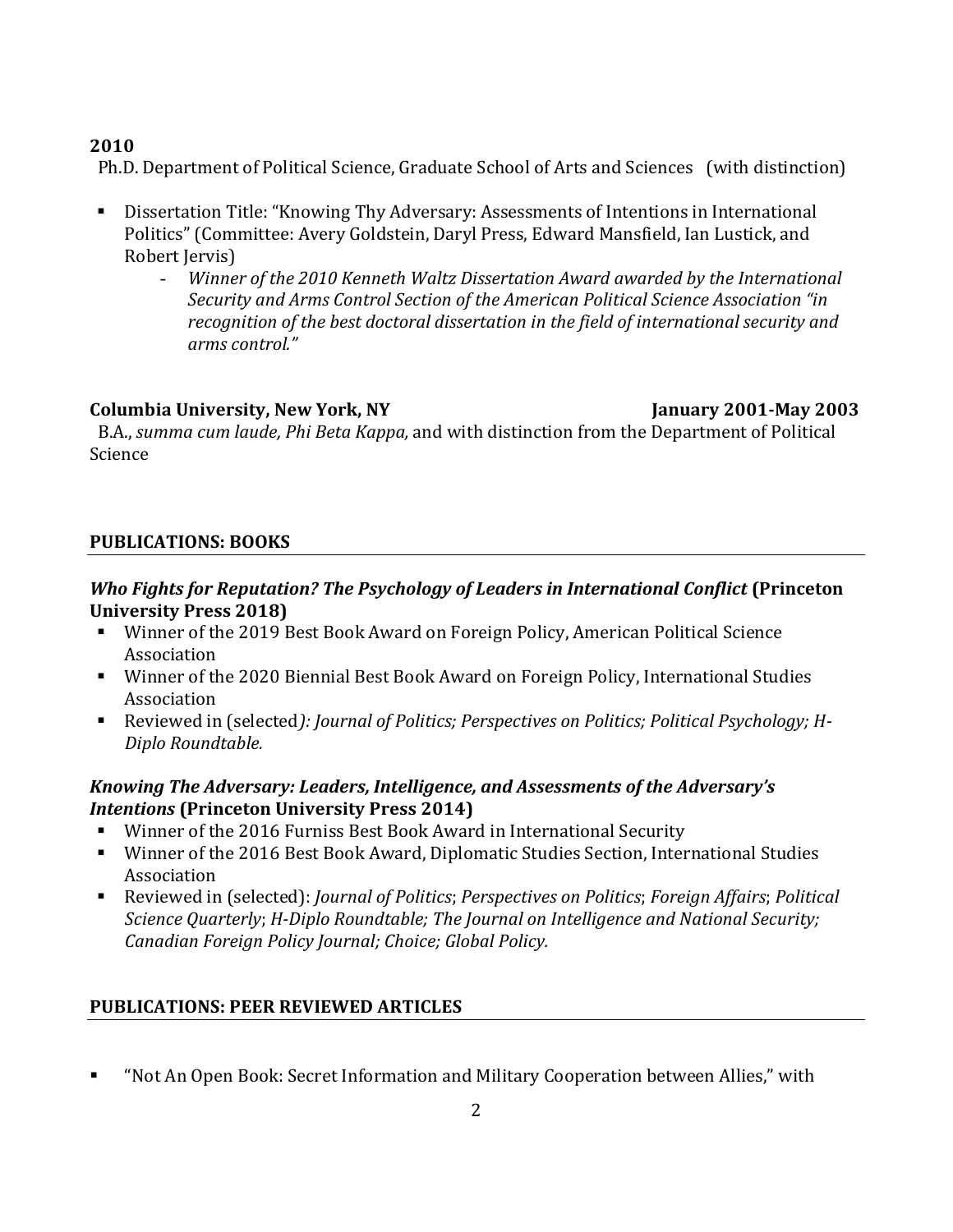Mindy Haas. *International Security*, 2021

- Redefining the Debate over Credibility and Reputation, with Robert Jervis and Don Casler. *World Politics*, 2020.
- "Public Opinion and Decisions about Military Force in Democracies," with Mike Tomz, and Jessica Weeks. *International Organization*, 2019
- "How Do Observers Assess Resolve?" with Joshua Kertzer and Jonathan Renshon. *British Journal of Political Science*, Spring 2019
- "Tying Hands, Sinking Cost and Leaders Attributes," with Josh Kertzer and Jonathan Renshon. *Journal of Conflict Resolution,* Fall 2018
	- Winner, Bruce Russett Award for best article published at Journal of Conflict Resolution in 2018
	- Winner, 2017 Best Paper Award, Foreign Policy Section, APSA
- "The Logic of 'Offstage' Signaling: Domestic Politics, Regime Type, and Major Powers-Protégé Relations," with Roseanne McManus. *International Organization*, Fall 2017
- "To Arm or to Ally? The Patron's Dilemma and the Strategic Logic of Arms Transfers and Alliances." Lead author, with Alex Lanoszka and Zack Cooper. *International Security*, Fall 2016
- "The Emotional Logic of Peace Summits: Beliefs Regarding Empathy and the Effect on Diplomacy," with Marcus Holmes. *International Studies Quarterly*, Fall 2016
- "Clandestine Communication: Signals and Inferences in Covert Military Competition," with Austin Carson. *Security Studies*, Fall 2016
	- Reviewed by Lindsay O'Rourke, H-Diplo/ISSF Article Review, March 2017
- "Revisiting Reputation: When do Past Actions Matter in International Politics"/ with Alex Weisiger. *International Organization,* Spring 2015
- "In the Eye of the Beholder: How Leaders and Intelligence Communities Assess the Intentions of Adversaries." *International Security,* 38 (1) 2013: 7-51
	- Winner, 2014 Outstanding Article Award in International History and Politics, International History and Politics (IHAP) Section, APSA
	- Reprinted in Mingst, Karen and Jack L. Snyder, Essential Readings in International Relations, New York, W.W. Norton and Company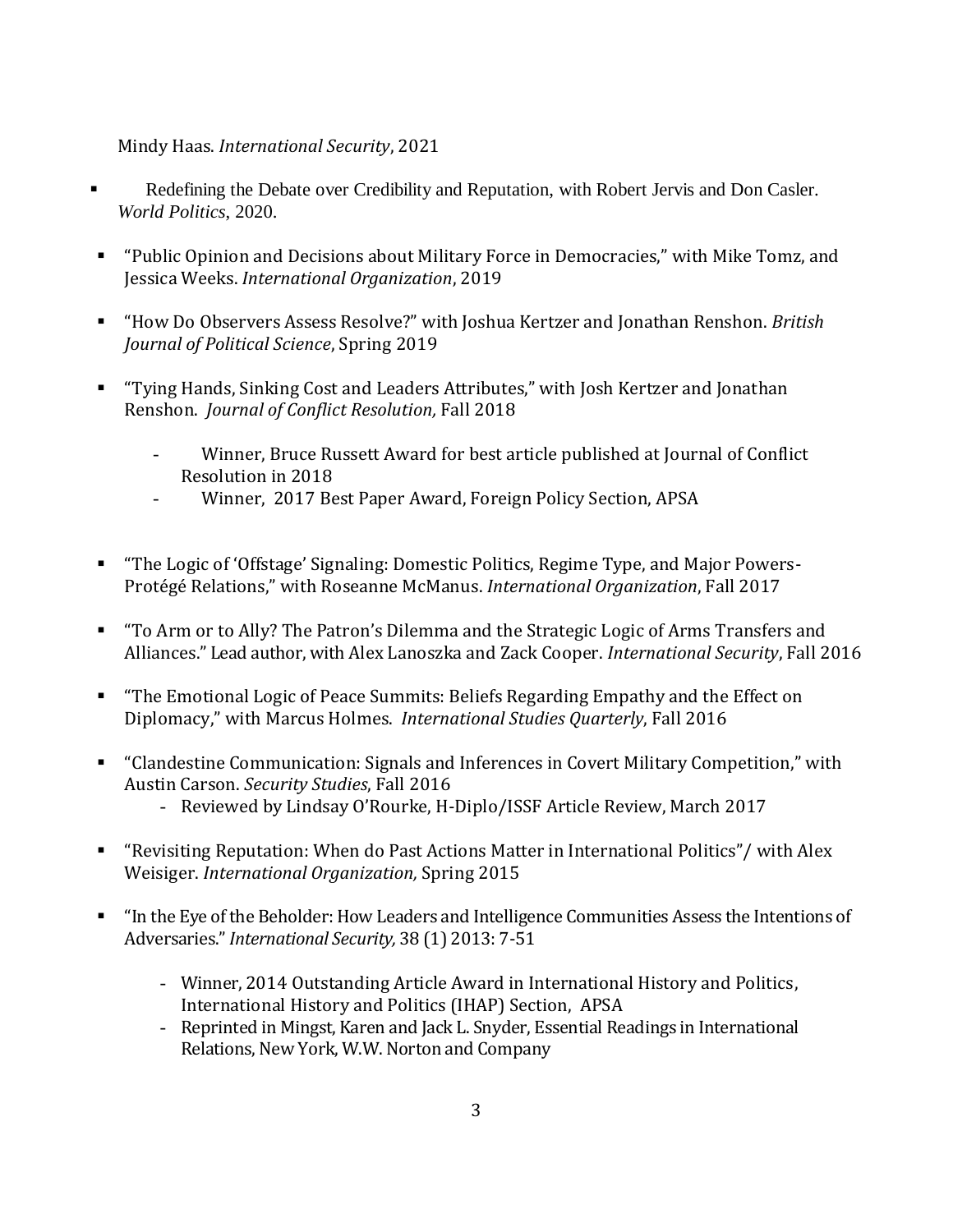- "Tying Hands behind Closed Doors: The Logic and Practice of Secret Reassurance." *Security Studies.* 22 (3) 2013: 405-435
- "The Personal Touch: Leaders' Impressions, Costly Signaling, and Assessments of Sincerity in International Affairs," with Todd Hall, *International Studies Quarterly*, Vol 56 (3) 2012: 560-573

### **Other Publications:**

- Review of Robin Markwica's "Emotional Choices: How The Logic of Affect Shapes Coercive Diplomacy," *Political Psychology*, Forthcoming.
- Review of Nicholas Wheeler's "Trusting Enemies: Interpersonal Relationships in International Conflict, *H-Diplo Roundtable*, Forthcoming.
- Review of Christopher Fettweis' "Psychology of a Superpower: Security and Dominance in US Foreign Policy," *Perspectives on Politics*, Forthcoming.
- Review of Marcus Holmes' "Face-To-Face Diplomacy: Social Neuroscience and International Relations", *H-Diplo Roundtable Review*, Forthcoming.
- "So Trump is meeting Kim Jung Un after all. Here is why face-to-face diplomacy matters," with Marcus Holmes. *The Washington Post* - Monkey Cage, June 11, 2018
- "After-Credibility," *Foreign Affairs (January/February,* 2018)
- "Revisiting Intelligence Success and Failure." A review article on Uri Bar Joseph and Rose McDermott's "Intelligence Success and Failure," *H-Diplo Roundtable Review*
- "Credibility and Reputation Revisited," A review article on Frank Harvey and John Mitton's "Fighting for Credibility: U.S. Reputation and International Politics," *H-Diplo Roundtable Review*
- "Trump is trying to send North Korea a message. He has a long way to go," with Danielle Lupton and Roseanne McManus. *The Washington Post* - Monkey Cage, April 24, 2017
- "How can Donald Trump reassure nervous U.S. allies? By giving them weapons," with Alexander Lanoszka and Zack Cooper. *The Washington Post* - Monkey Cage, January 13, 2017
- "What American Credibility Myth? How and Why Reputation Matters," with Alex Weisiger, *War on the Rocks*, October 4, 2016
- Critical Review Essay, "Symposium on Process Tracing in *Security Studies*," ISSF Forum/H-Diplo, 2016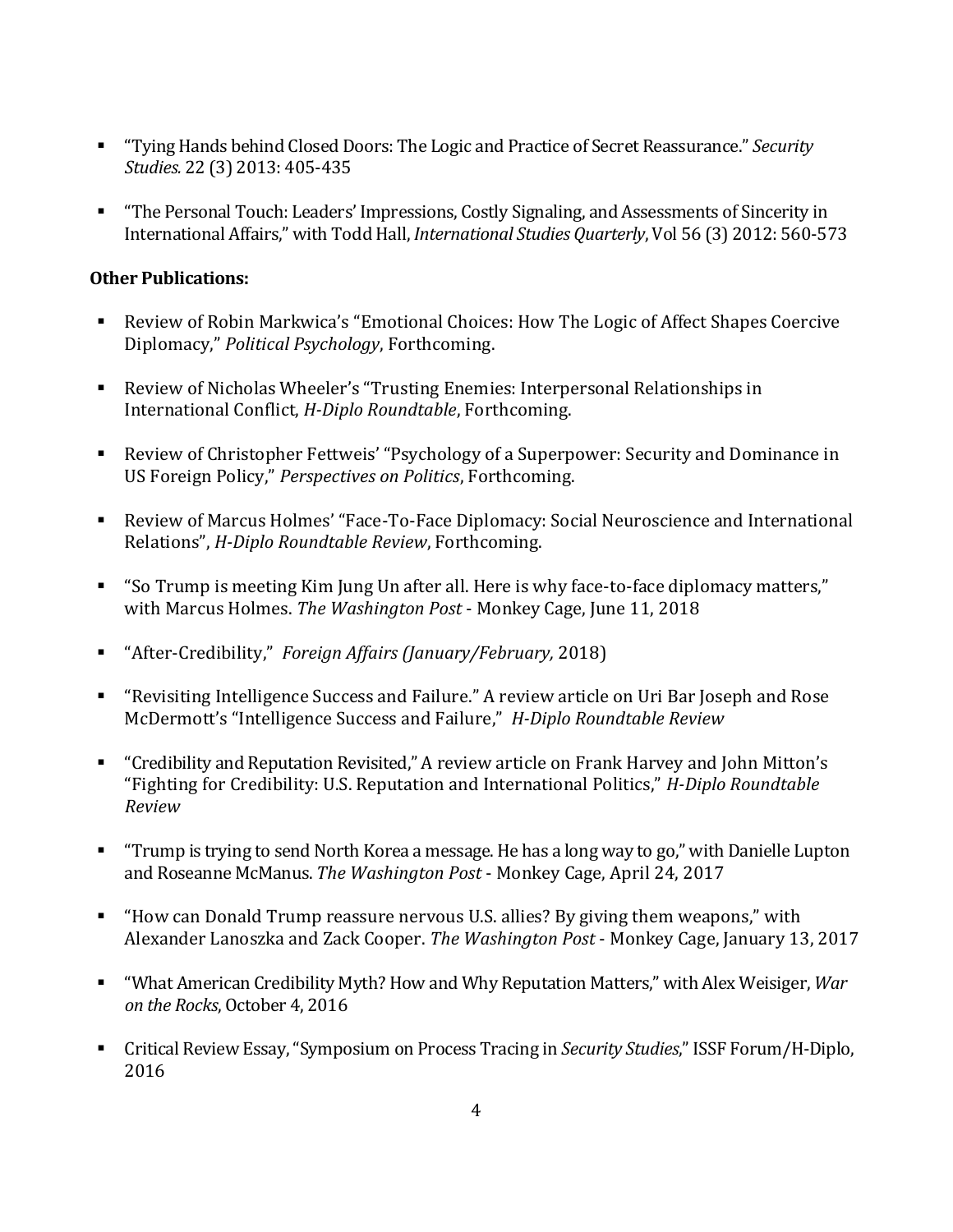- Book Review, Raymond Garthoff, "Soviet Leaders and Intelligence (Georgetown University Press, 2015)," *Journal of Politics*, 2016
- Response Essay, Roundtable on "Knowing The Adversary," H-Diplo, July 2015
- "Intelligence-Policy Relations in Historical Perspective." A review article on Joshua Rovner' s "Fixing the Facts," *H-Diplo Roundtable Review*, July 2012
- "Intent from an International Politics Perspective: Decision-Makers, Intelligence Communities, and Assessment of the Adversary's Intentions" in "From The Mind To The Feet: Assessing The Perception-To-Intent-To-Action Dynamic." Multi-Agency/Multi-Disciplinary White Papers In Support Of Counter-Terrorism And Counter-WMD, July 2009

### **WORKING PAPERS/ UNDER REVIEW (Selected)**

- "The Domestic Cost of Lying on Foreign Policy," with David Ribar
- "Who Punishes Leaders for Lying: The Psychological Microfoundations of Deception Cost," with David Ribar
- "Democratic Leaders, Crises, and War: Evidence from Elites and Public Survey Experiments in the US and Israel," with Josh Kertzer and Jonathan Renshon (Revise and Resubmit, *Journal of Politics*)
- "Can You Keep A Secret? Secret Diplomacy and Reputation in World Politics," with George Yin
- "Democratic Peace and Covert Military Force: An Experimental Test," with Allison Carnegie and Josh Kertzer (Revise and Resubmit, *Journal of Conflict Resolution*)
- "Are Red Lines Red Herrings?" with Joshua Kertzer and Jonathan Renshon
- The Limits of Interdependence: Nuclear Agreements and Credibility of Commitments

#### **FELLOWSHIPS, AWARDS & HONORS**

- Recipient of the Biennial Best Book Award on Foreign Policy, ISA (2020)
- Recipient of the Bruce Russett Award for best article published at the Journal of Conflict Resolution in 2018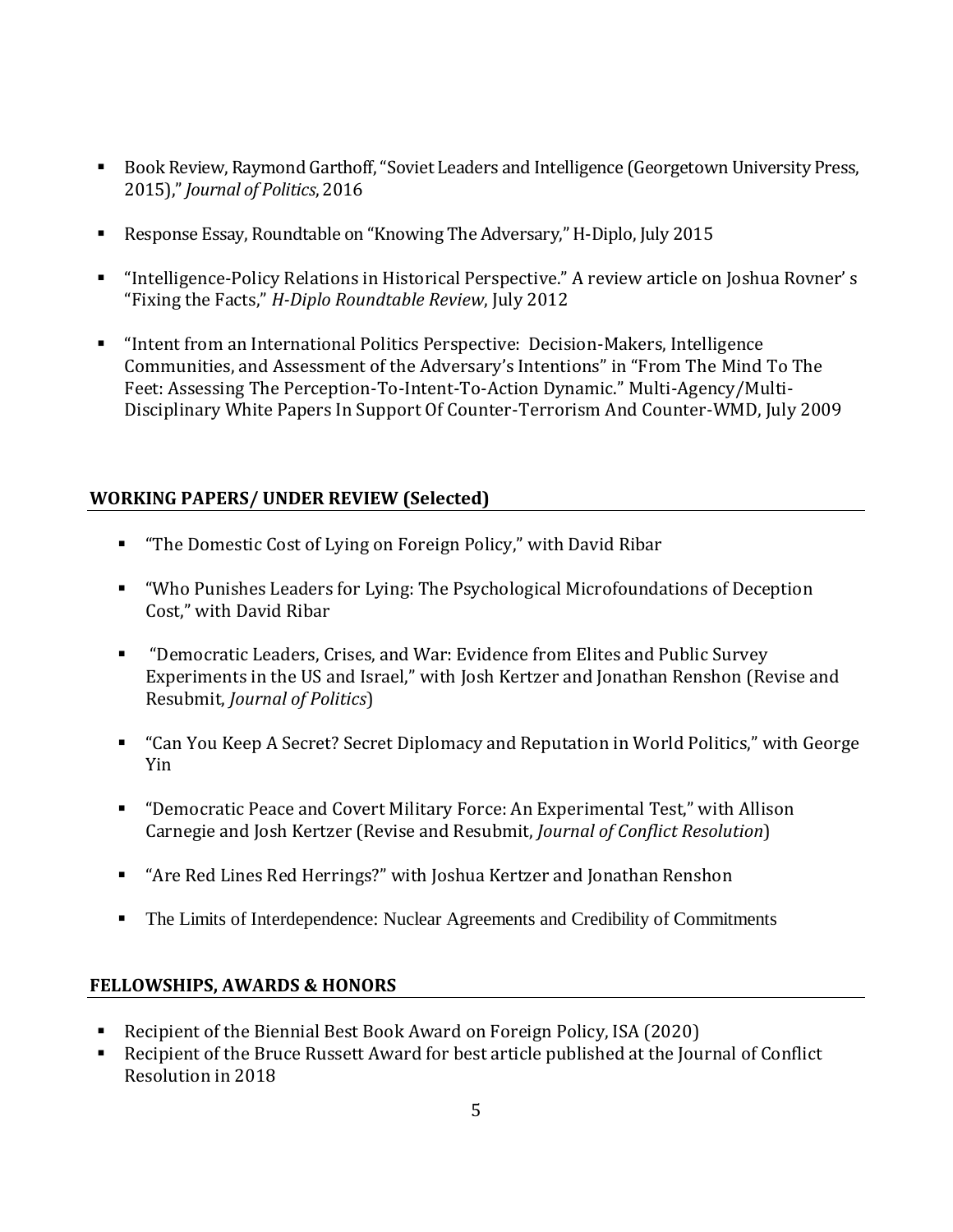- Recipient of the 2019 Best Book Award, Section of Foreign Policy, APSA (September 2019)
- Recipient for the 2017 Best Paper Award, Section on Foreign Policy, APSA (September 2017)
- Recipient of the 2016 Furniss Book Award, The Mershon Center for International Security Studies, The Ohio State University (March 2016)
- Recipient of the 2016 Best Book Award, the Diplomatic Studies Section of the International Studies Association (ISA) (March 2016)
- Recipient of the Woodrow Wilson School Ralph O. Glendinning University Preceptorship, Princeton University
- Awarded, Summer Fellowship, Hoover Institute, Stanford University (Summer 2015)
- Recipient of the 2014 Outstanding Article Award in International History and Politics. Awarded by the International History and Politics (IHAP) section of the American Political Science Association (August 2014)
- Recipient of the 2010 Kenneth Waltz Dissertation Award for the best dissertation in the field of International Security and Arms Control. Awarded by the International Security and Arms Control Section of APSA (September 2010)
- Named a 2009 Dean's Scholar "in recognition of outstanding scholarly achievement in the School of Arts and Sciences," University of Pennsylvania
- Awarded, Postdoctoral Fellowship, The Belfer Center for Science and International Affairs at the John F. Kennedy School of Government, Harvard University (2008-2009)
- Selected to participate in the Ninth Annual New Faces Conference sponsored by the Triangle Institute for Security Studies, Duke University (September 2008)
- Winner of the 2008 Morris Abrams Award in International Relations (sole winner in a national competition), \$6,000 (June 2008)
- Recipient of the World Politics and Statecraft Fellowship, The Smith-Richardson Foundation (January 2008)
- Awarded, Pre-doctoral Fellowship, The Olin Institute for Strategic Studies, Harvard University (2007-2008)
- Selected to participate in the 2005 Columbia University's Summer Workshop on Analysis of Military Operations and Strategy (SWAMOS)
- Winner, The Margaret Galley Prize for Excellence in International Relations, University of Pennsylvania (2004)
- Awarded, William Penn Fellowship, University of Pennsylvania
- Awarded, The Arthur Ross Foundation Award for Academic Excellence in Political Science, Columbia University (May 2003)
- Member, Phi Beta Kappa, Columbia University
- Honor Society, Columbia University, School of General Studies Recipient of the George B. Bernheim Scholarship, Columbia University
- Admitted, Joint B.A-MIA Program with the School of International and Public Affairs (SIPA), Columbia University
- Honor graduate of the Intelligence training course, top of the class, Israel Defense Forces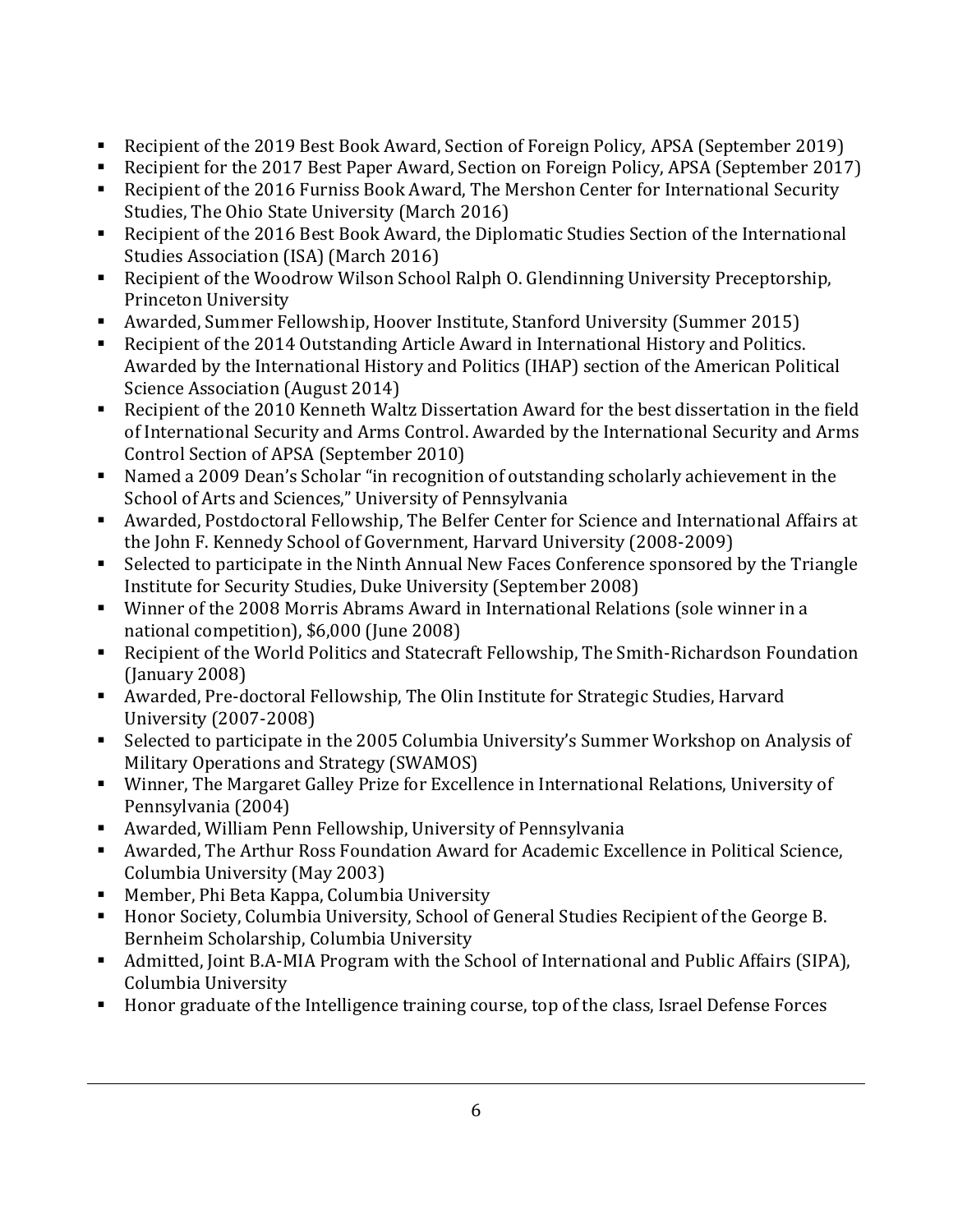#### **GRANTS**

- Gift recipient to establish a Program on National Security and Intelligence, \$1.3 million for the next three years.
- **Stanton Research Grant, Cyberattacks and NC3 (2021)**
- Dean of Faculty Research Fund, University Committee on Research in the Humanities and Social Sciences, Princeton University
- Awarded, Research Grant, Mamdouha S. Bobst Center for Peace and Justice, Princeton University
- Awarded Dissertation Summer Research Grant, Political Science Department, University of Pennsylvania
- Dissertation Research Grant, Christopher Browne Center for International Politics, University of Pennsylvania

#### **INVITED TALKS AND CONFERENCE PRESENTATION (SELECTED, NOT INCLUDING MAJOR FIELD CONFERENCES)**

- Invited Talk, Fletcher School(Feb 2021)
- Invited Talk, Notre Dame (Feb 2021)
- Invited Talk, UCSB (April 2021)
- Invited Talk, USCD (2020)
- Invited Talk, UC Berkley (TBD, 2020)
- Invited Talk, Oxford University (February 2019)
- Invited Talk, Harvard University (February 2019)
- Invited Talk, Georgetown University (November 2018)
- Invited Talk, Brown University (October 2018)
- Invited Talk, University of Toronto (TBD)
- Invited Talk, University of Ottawa (TBD)
- Invited Talk, University of Washington (TBD)
- Invited Talk, Brown University (April 2018)
- Invited Talk, University of Pittsburgh (Deferred to 2017/8)
- Brookings-Carnegie-Tobin Workshop, panel on Leaders and Foreign Policy
- Invited Talk, DoD Net Assessment Office (TBD 2018)
- Organizer and Participant, Academic Exchange (AE) Retreat, California (June 2017)
- Invited Talk, Yale University (April 2017)
- Invited Talk, The University of Chicago (April 2017)
- Invited Talk, Duke University (March 2017)
- Invited Talk, University of Pennsylvania (January 2017)
- Invited Talk, University of Southern California (November 2016)
- Invited Talk, MIT (November 2016)
- Peace Science, workshop on "Experiments in International Relations" (October 2016)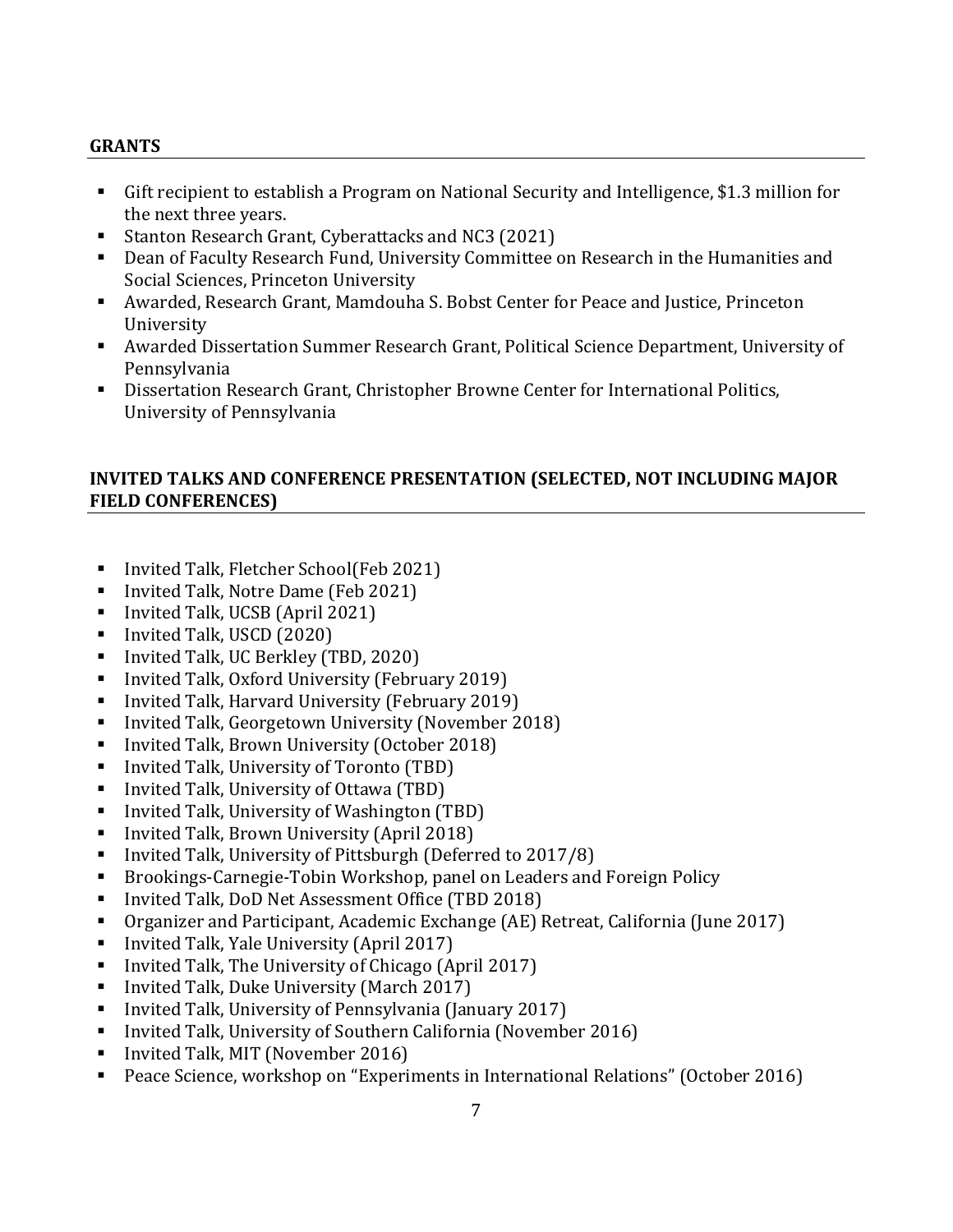- Organizer (with Aaron Friedberg) and Participant, Conference on "US-Israel Relations," Princeton University (May 2016)
- Invited Talk, Dartmouth University (May 2016)
- Participant, Conference on "Public Opinion, Law and Norms," Princeton University (April 2016)
- Participant, Conference on "Landscapes of Law," Princeton University (April 2016)
- Invited Talk, The Ohio State University (March 2016)
- Invited Talk, Harvard University (March 2016)
- IR Faculty Colloquium, Princeton University (February 2016)
- Invited Talk, University of Wisconsin, Madison (February 2016)
- Peace Science Special Panel on "Leaders in IR" (November 2015)
- Participant, Conference on "The Collapse of Détente," The Harriman Institute, Columbia University (October 2015)
- Participant, Conference on "Nuclear Legacies," Princeton University (October 2015)
- Invited Talk, Cornell University (October 2015)
- Invited Talk, Hoover Institute, Stanford University (July 2015)
- Participant, Symposium on The Elections in Israel, Princeton University (April 2015)
- Invited Talk, "Does Reputation Matter?" National Intelligence Council (June 2014)
- Invited Talk, Lehigh University (April 2014)
- Invited Talk, The Center for International Security and Cooperation, Stanford University (April 2014)
- Invited Talk, Columbia University (February 2014)
- Invited Talk, Workshop on Psychology, Behavior, and International Relations, University of California, San Diego (January 2014)
- Invited Talk, George Washington University (April 2013)
- Invited to present in a joint State Department-Williams College Conference on National Security and the Nixon Administration, Williams College (March 2012)
- Invited Talk, University of Chicago (January 2012)
- Organized and Participated in Conference on Signaling and Perceptions, Princeton University (April 2011)
- Invited Talk, Yale University (April 2011)
- Invited Talk, Rutgers University (March 2011)
- **Invited Talk, University of Washington (November 2010)**
- Invited Talk, Cornell University (October 2010)
- Invited Talk, Harvard University (March 2010)
- IR Faculty Colloquium, Princeton University (February 2010)
- Invited Talk, Hebrew University in Jerusalem, Israel (December 2009)
- Invited Talk, The 9<sup>th</sup> Annual New Faces Conference, The Triangle Institute for Security Studies, Duke University (September 2008)

### **TEACHING AND PROFESSIONAL ACTIVITIES**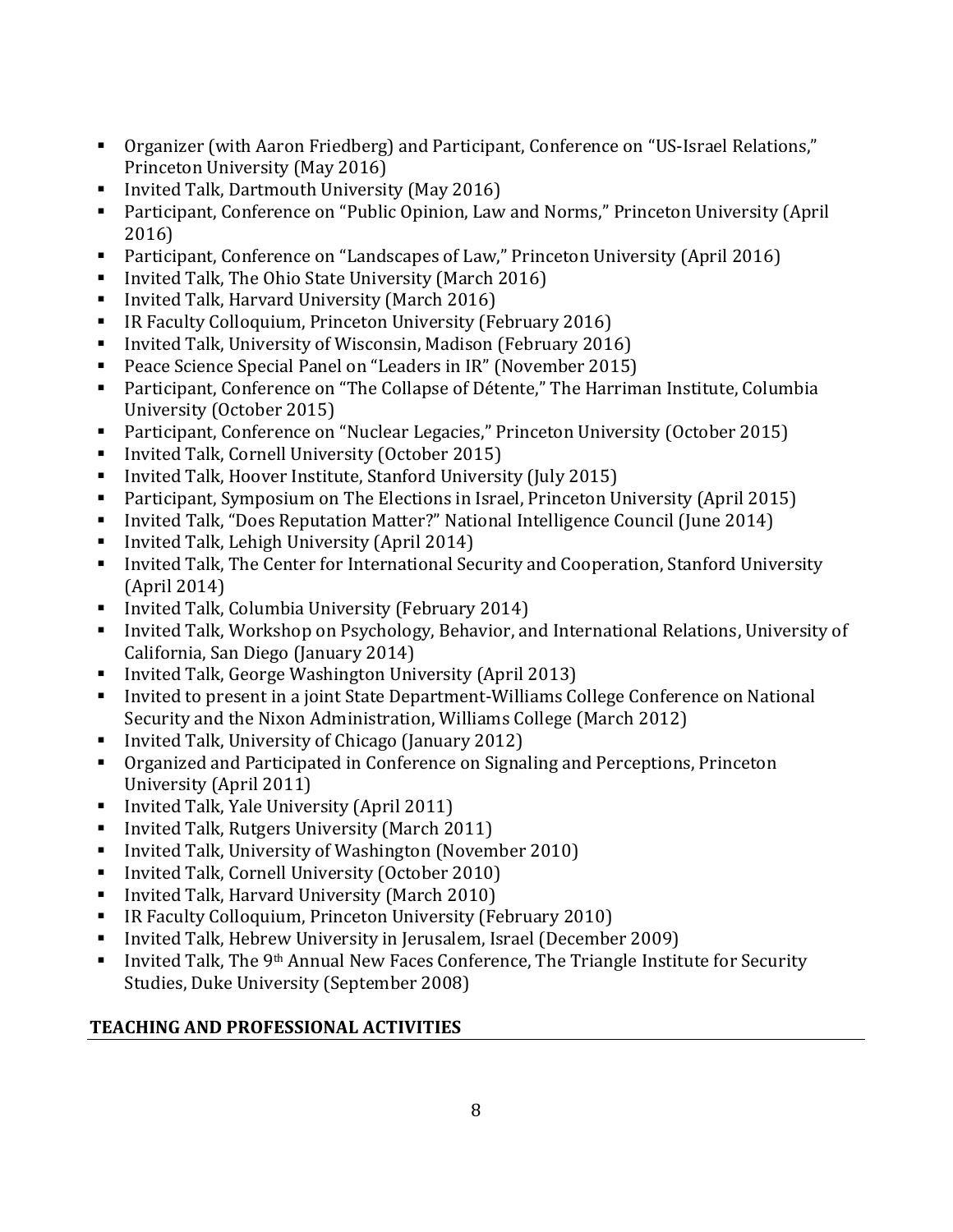### **Princeton University**

- "Leaders and the Making of US Foreign Policy" Undergraduate Lecture, Department of Politics (Spring 2016, Spring 2017, Spring 2018)
- "Qualitative Methods and International Relations" Graduate Seminar, Department of Politics (Spring 2016; Fall 2017)
- "Intelligence and Foreign Policy" WWS Policy Taskforce (Fall 2012, Fall 2013, Fall 2015)
- **Threat Perceptions**" Research Seminar, WWS (Spring 2014)
- "IR Graduate Field Seminar in International Relations" Graduate Seminar, Department of Politics (Fall 2013)
- "Crisis Diplomacy" WWS Policy Taskforce (Spring 2013)
- "Leaders and International Crises" Undergraduate Seminar, Politics Department (Spring 2013)
- "IR Graduate Research Seminar" Coordinator (Fall 2011)
- "Selected Topics in International Security and Qualitative Methods," Graduate Seminar, Department of Politics (Spring 2011)
- "Intelligence and Foreign Policy" Graduate Seminar, WWS (Spring 2010, Spring 2011)
- "Foreign Policy Decision-Making" Undergraduate Lecture, Department of Politics (Spring 2010)

### **Graduate Students' Dissertation Committees:**

- Don Casler ( $3<sup>rd</sup>$  year, Political Science)
- Mindy Haas, principal advisor (3<sup>rd</sup> year, Politics)
- Richard Gagliardi, principal advisor  $(3^{rd}$  year, Politics)
- Aaron Tyler, secondary advisor
- Nicole Kliwer, secondary advisor
- Mohammad R. Isaqzadeh, secondary advisor
- Michael Woldermariam (Politics), Assistant Professor, Boston University
- Omar Bashir (Politics), Analyst, Financial Integrity Network, Washington DC
- Alex Bollfras (WWS), Post-Doc Fellow, Belfer Center, Harvard University
- Matteo Faini (Politics), Post-Doc Fellow, European University Institute
- Brendan Gallagher (WWS), Lieutenant Colonel, U.S Army
- Doyle Hodges (WWS), Assistant Professor, The Naval Academy
- Patricia Kim (Politics), Post-Doc Fellow, China and the World Program, Harvard-Princeton Universities
- Alex Lanoszka (Politics), Assistant Professor, Waterloo University, Canada.
- Rohan Mukherjee (Politics), Assistant Professor, Yale-NUS College, Singapore

## **Committees at Columbia:**

- Committee on Instructions (COI), Columbia College (2019-)
- Committee on Academic Promotions, SIPA (2020-)
- Columbia University Senate (2020-)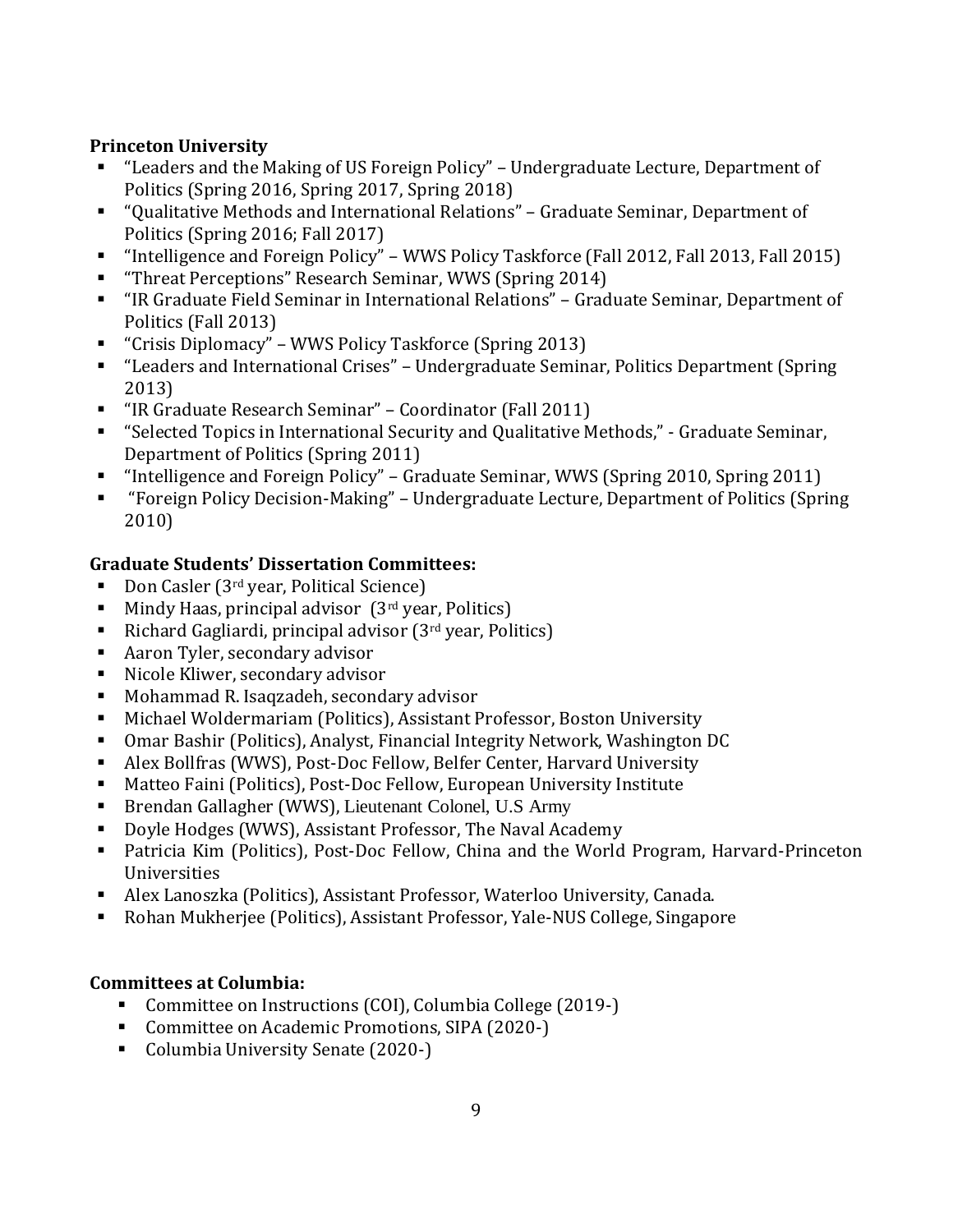### **Committees at Princeton:**

- Director of Undergraduate Studies, Department of Politics (2018 Present)
- **IR Junior Search Committee (Fall 2018)**
- Member, Search Committee, Behavioral Policy, Kahneman-Treisman Center for Behavioral Science & Policy (2017-2018)
- WWS Undergraduate Curriculum Committee (2017-2018)
- Politics Department Graduate Admissions (2016-2017)
- WWS Thesis Prize Committee (2009-2010, 2010-2011, 2011-2012, 2016-2017)
- Politics Thesis Prize Committee (2013-2014)
- Politics Comprehensive Exam Committee (2010-2011)
- **WWS QE2 Committee (2009-2010)**
- Department of Politics Advisory Committee to the Chair (2010-2011, 2012-2013)
- Qualitative Methods Committee Politics Department (2015- Present)

#### **Other Professional Activities (selected):**

- Director, Saltzman Institute for War and Peace Studies, Columbia University
- Member, Council on Foreign Relations (2020-present)
- Editor, History and Politics Book Series, Princeton University Press (2019-)
- Member, Editorial Committee, *World Politics*
- Member, Editorial Board, *International Security*
- Member, Editorial Board, *Security Studies*
- Member, Editorial Board, *Texas National Security Review*
- Associate Editor: World Politics (2013 2018)
- Division Co-Chair, Division 18: International Security, APSA Annual Meeting (2017)
- Faculty Affiliations at Princeton (2017-2019)
	- Faculty Fellow, Fung Global Fellows Program
	- ROTC Faculty Fellow
	- Faculty Associate, Center for International Security Studies
	- Faculty Associate, Princeton Institute for International and Regional Studies
	- Faculty Associate, Niehaus Center for Globalization and Governance
	- Faculty Associate, Mamdouha S. Bobst Center for Peace and Justice
	- Faculty Associate, Program on History and the Practice of Diplomacy
	- Faculty Associate, Kahneman-Treisman Center for Behavioral Science and Public Policy
- Member of the Prize Selection Committee for Best Article International History and Politics Section (IHAP), APSA (2015)
- Section Chair, International Society on Political Psychology (2013)
- Member of the Academic Board & Executive Committee, Academic Exchange (AE)
- Requested to Review for (selected): APSR, AJPS, IS, SS, ISQ, IO, JOP, PSQ, Political Psychology, JSS, JCR, Foreign Policy Analysis; Intelligence and National Security, Cambridge University